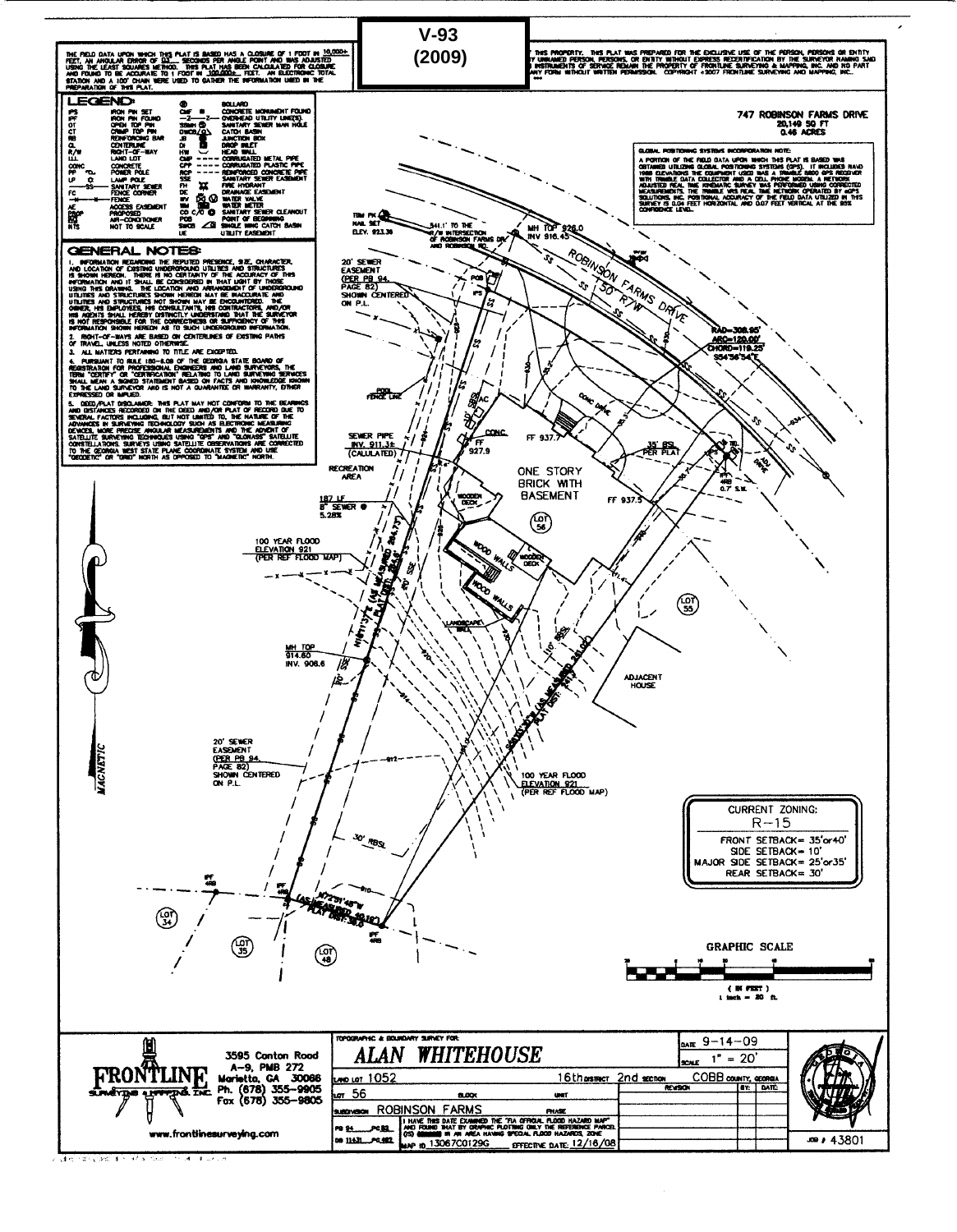| <b>APPLICANT:</b><br>Alan Whitehouse                                                                                                       | <b>PETITION NO.:</b>        | $V-93$     |  |  |
|--------------------------------------------------------------------------------------------------------------------------------------------|-----------------------------|------------|--|--|
| <b>PHONE:</b><br>706-284-2552                                                                                                              | <b>DATE OF HEARING:</b>     | 12-09-09   |  |  |
| <b>REPRESENTATIVE:</b><br>Thomas E. Peay, Jr.                                                                                              | <b>PRESENT ZONING:</b>      | $R-15$     |  |  |
| <b>PHONE:</b><br>678-355-9905                                                                                                              | <b>LAND LOT(S):</b>         | 1052       |  |  |
| <b>PROPERTY LOCATION:</b> Located on the south side of                                                                                     | <b>DISTRICT:</b>            | 16         |  |  |
| Robinson Farms Drive, south of Robinson Road                                                                                               | <b>SIZE OF TRACT:</b>       | $.46$ acre |  |  |
| (747 Robinson Farms Drive).                                                                                                                | <b>COMMISSION DISTRICT:</b> | 2          |  |  |
| <b>TYPE OF VARIANCE:</b><br>Waive the side setback on lot 56 from the required 10 feet to 8 feet adjacent to the<br>western property line. |                             |            |  |  |

## **COMMENTS**

**TRAFFIC:** This request will not have an adverse impact on traffic.

**DEVELOPMENT & INSPECTIONS:** If this variance request is approved, a plat revision must be recorded showing all improvements and/or new setback limits. The plat must show in a standard Cobb County plat revision note that states that the new lot plat supersedes the most recently recorded subdivision plat and shows the variance case number and date of approval. The plat must be submitted to the Site Plan Review Section, Community Development Agency for review and approval prior to recording. Call 770-528-2147.

**STORMWATER MANAGEMENT:** No apparent adverse stormwater impacts.

**HISTORIC PRESERVATION:** After examining Civil War trench maps, Cobb County historic property surveys, county maps, and various other resources, staff has no comments regarding the impact or treatment of historic and/or archaeological resources.

## **CEMETERY PRESERVATION:** No comment.

**WATER:** No conflict.

**SEWER:** House encroaches into the sewer easement. However, a Hold Harmless agreement has been executed and this is satisfactory.

**OPPOSITION: NO. OPPOSED PETITION NO. SPOKESMAN**   $R-20$ **BOARD OF APPEALS DECISION** 1036  $R-15$ Robin **APPROVED MOTION BY**   $R-20$  $R-20$ **REJECTED SECONDED HELD CARRIED**  Robinson Farms Dr **STIPULATIONS: SITE** Creekwood Ct  $R-15$ 1051  $R-20$  $R-15$ Fox Hollow Dr å,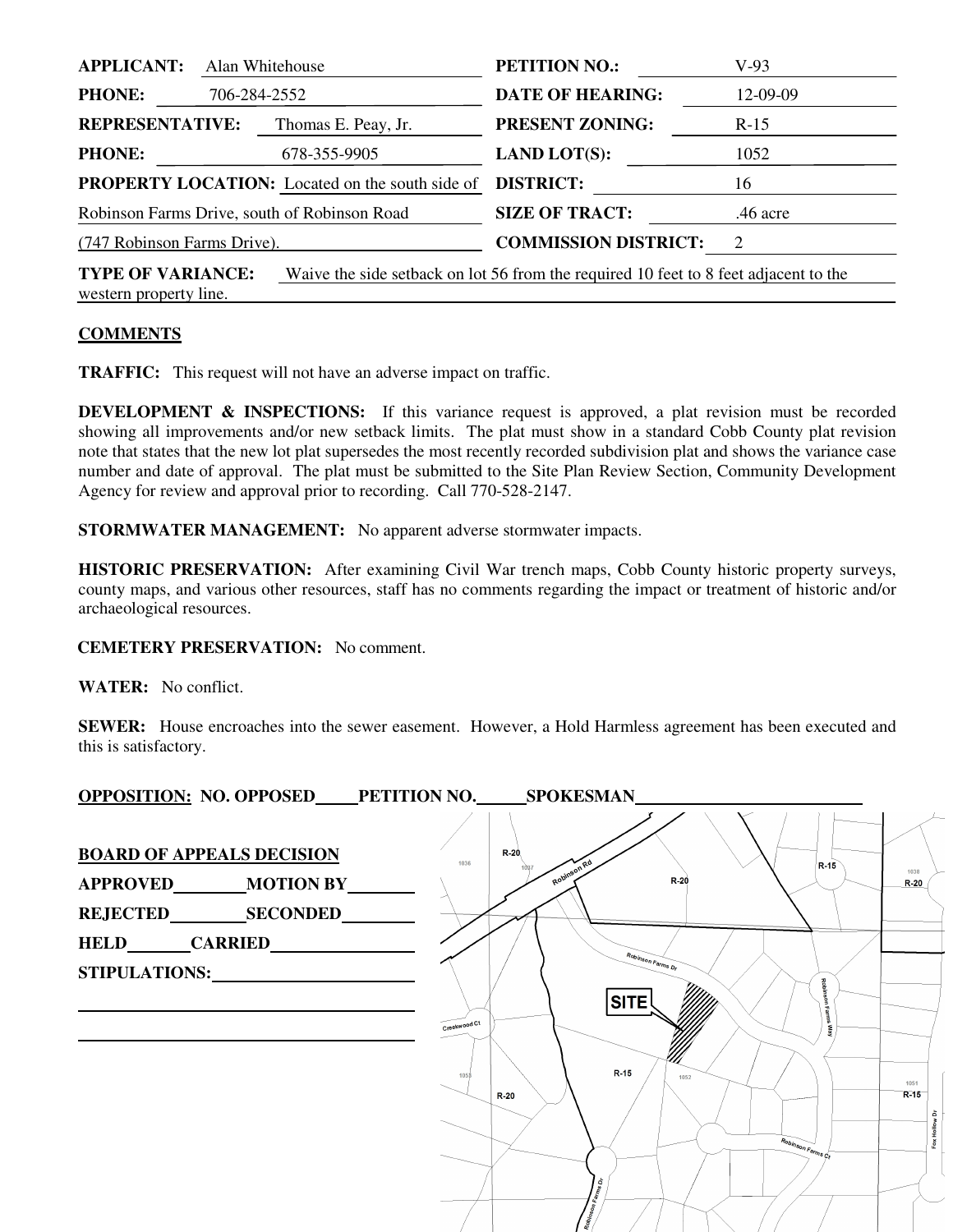